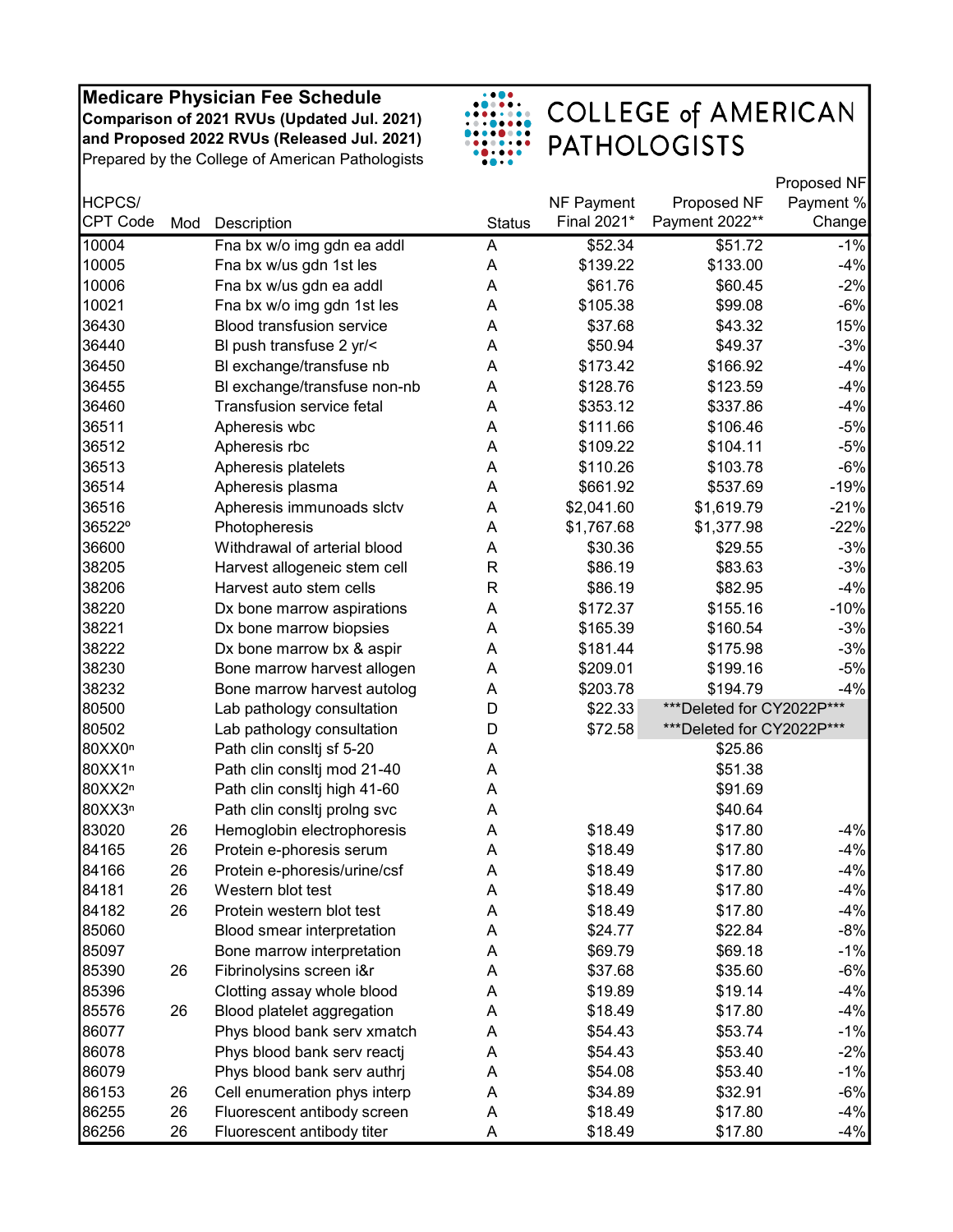

|                 |           |                              |               |             |                | Proposed NF |
|-----------------|-----------|------------------------------|---------------|-------------|----------------|-------------|
| HCPCS/          |           |                              |               | NF Payment  | Proposed NF    | Payment %   |
| <b>CPT Code</b> | Mod       | Description                  | <b>Status</b> | Final 2021* | Payment 2022** | Change      |
| 86320           | 26        | Serum immunoelectrophoresis  | A             | \$18.49     | \$17.80        | $-4%$       |
| 86325           | 26        | Other immunoelectrophoresis  | A             | \$18.49     | \$17.80        | $-4%$       |
| 86327           | 26        | Immunoelectrophoresis assay  | Α             | \$22.33     | \$21.16        | $-5%$       |
| 86334           | 26        | Immunofix e-phoresis serum   | Α             | \$18.49     | \$17.80        | $-4%$       |
| 86335           | 26        | Immunfix e-phorsis/urine/csf | Α             | \$18.49     | \$17.80        | $-4%$       |
| 87164           | 26        | Dark field examination       | A             | \$19.54     | \$18.81        | $-4%$       |
| 87207           | 26        | Smear special stain          | A             | \$18.49     | \$17.80        | $-4%$       |
| 88104           |           | Cytopath fl nongyn smears    | Α             | \$67.34     | \$72.21        | 7%          |
| 88104           | 26        | Cytopath fl nongyn smears    | Α             | \$27.57     | \$26.53        | $-4%$       |
| 88104           | ТC        | Cytopath fl nongyn smears    | A             | \$39.78     | \$45.68        | 15%         |
| 88106           |           | Cytopath fl nongyn filter    | Α             | \$66.99     | \$72.54        | 8%          |
| 88106           | 26        | Cytopath fl nongyn filter    | A             | \$19.54     | \$18.47        | $-5%$       |
| 88106           | TC        | Cytopath fl nongyn filter    | Α             | \$47.45     | \$54.07        | 14%         |
| 88108           |           | Cytopath concentrate tech    | Α             | \$63.85     | \$66.83        | 5%          |
| 88108           | 26        | Cytopath concentrate tech    | A             | \$22.68     | \$21.83        | $-4%$       |
| 88108           | <b>TC</b> | Cytopath concentrate tech    | A             | \$41.17     | \$45.00        | 9%          |
| 88112           |           | Cytopath cell enhance tech   | Α             | \$67.69     | \$66.83        | $-1%$       |
| 88112           | 26        | Cytopath cell enhance tech   | Α             | \$27.91     | \$26.87        | $-4%$       |
| 88112           | <b>TC</b> | Cytopath cell enhance tech   | Α             | \$39.78     | \$39.97        | 0%          |
| 88120           |           | Cytp urne 3-5 probes ea spec | A             | \$632.96    | \$543.40       | $-14%$      |
| 88120           | 26        | Cytp urne 3-5 probes ea spec | A             | \$58.27     | \$56.42        | $-3%$       |
| 88120           | TC        | Cytp urne 3-5 probes ea spec | Α             | \$574.69    | \$486.98       | $-15%$      |
| 88121           |           | Cytp urine 3-5 probes cmptr  | Α             | \$456.75    | \$378.84       | $-17%$      |
| 88121           | 26        | Cytp urine 3-5 probes cmptr  | Α             | \$48.50     | \$46.35        | $-4%$       |
| 88121           | <b>TC</b> | Cytp urine 3-5 probes cmptr  | Α             | \$408.25    | \$332.49       | $-19%$      |
| 88125           |           | Forensic cytopathology       | A             | \$26.87     | \$28.88        | 8%          |
| 88125           | 26        | Forensic cytopathology       | A             | \$13.96     | \$13.10        | $-6%$       |
| 88125           | ТC        | Forensic cytopathology       | Α             | \$12.91     | \$15.78        | 22%         |
| 88141           |           | Cytopath c/v interpret       | Α             | \$21.98     | \$24.52        | 12%         |
| 88160           |           | Cytopath smear other source  | Α             | \$71.88     | \$77.58        | 8%          |
| 88160           | 26        | Cytopath smear other source  | А             | \$25.82     | \$24.85        | $-4%$       |
| 88160           | TC        | Cytopath smear other source  | A             | \$46.06     | \$52.73        | 14%         |
| 88161           |           | Cytopath smear other source  | A             | \$71.88     | \$79.93        | 11%         |
| 88161           | 26        | Cytopath smear other source  | Α             | \$25.47     | \$24.52        | $-4%$       |
| 88161           | ТC        | Cytopath smear other source  | Α             | \$46.41     | \$55.41        | 19%         |
| 88162           |           | Cytopath smear other source  | Α             | \$104.33    | \$123.59       | 18%         |
| 88162           | 26        | Cytopath smear other source  | Α             | \$39.08     | \$37.95        | $-3%$       |
| 88162           | ТC        | Cytopath smear other source  | Α             | \$65.25     | \$85.64        | 31%         |
| 88172           |           | Cytp dx eval fna 1st ea site | Α             | \$55.83     | \$56.42        | 1%          |
| 88172           | 26        | Cytp dx eval fna 1st ea site | Α             | \$35.94     | \$34.26        | $-5%$       |
| 88172           | ТC        | Cytp dx eval fna 1st ea site | Α             | \$19.89     | \$22.17        | 11%         |
| 88173           |           | Cytopath eval fna report     | A             | \$156.67    | \$164.90       | 5%          |
| 88173           | 26        | Cytopath eval fna report     | A             | \$71.18     | \$67.84        | $-5%$       |
| 88173           | ТC        | Cytopath eval fna report     | Α             | \$85.49     | \$97.06        | 14%         |
| 88177           |           | Cytp fna eval ea addl        | A             | \$29.31     | \$29.89        | 2%          |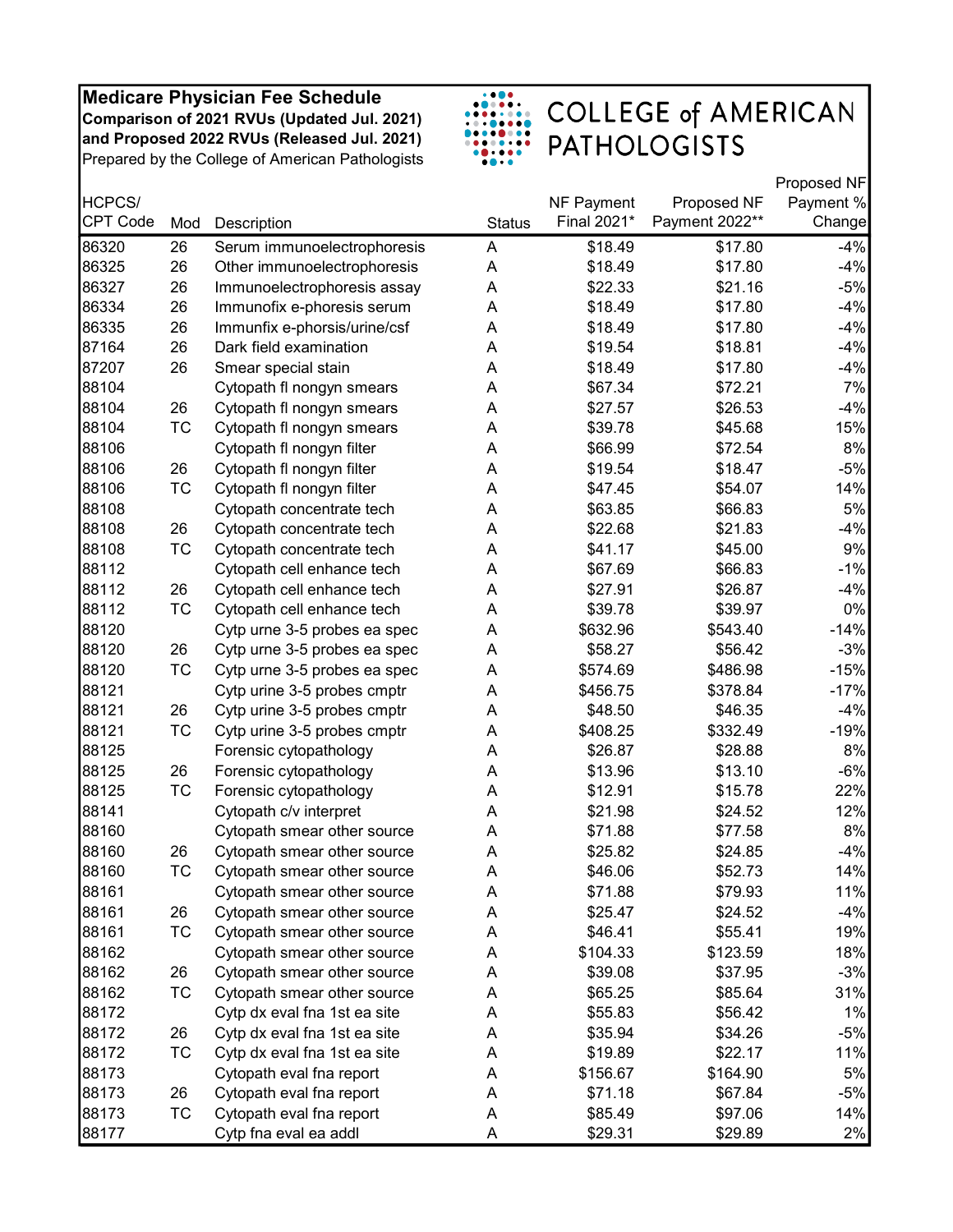

|                 |           |                             |               |             |                | Proposed NF |
|-----------------|-----------|-----------------------------|---------------|-------------|----------------|-------------|
| HCPCS/          |           |                             |               | NF Payment  | Proposed NF    | Payment %   |
| <b>CPT Code</b> | Mod       | Description                 | <b>Status</b> | Final 2021* | Payment 2022** | Change      |
| 88177           | 26        | Cytp fna eval ea addl       | A             | \$21.98     | \$21.16        | $-4%$       |
| 88177           | <b>TC</b> | Cytp fna eval ea addl       | Α             | \$7.33      | \$8.73         | 19%         |
| 88182           |           | Cell marker study           | Α             | \$140.62    | \$159.53       | 13%         |
| 88182           | 26        | Cell marker study           | A             | \$38.73     | \$37.28        | $-4%$       |
| 88182           | <b>TC</b> | Cell marker study           | A             | \$101.89    | \$122.25       | 20%         |
| 88184           |           | Flowcytometry/ tc 1 marker  | A             | \$69.79     | \$68.18        | $-2%$       |
| 88185           |           | Flowcytometry/tc add-on     | A             | \$23.03     | \$19.48        | $-15%$      |
| 88187           |           | Flowcytometry/read 2-8      | Α             | \$36.64     | \$34.93        | $-5%$       |
| 88188           |           | Flowcytometry/read 9-15     | A             | \$62.81     | \$60.79        | $-3%$       |
| 88189           |           | Flowcytometry/read 16 & >   | A             | \$85.14     | \$81.61        | $-4%$       |
| 88291           |           | Cyto/molecular report       | A             | \$33.85     | \$34.26        | $1\%$       |
| 88300           |           | Surgical path gross         | A             | \$15.70     | \$16.79        | 7%          |
| 88300           | 26        | Surgical path gross         | A             | \$4.54      | \$4.37         | $-4%$       |
| 88300           | <b>TC</b> | Surgical path gross         | A             | \$11.17     | \$12.43        | 11%         |
| 88302           |           | Tissue exam by pathologist  | Α             | \$32.10     | \$32.91        | 3%          |
| 88302           | 26        | Tissue exam by pathologist  | A             | \$6.98      | \$6.72         | $-4%$       |
| 88302           | <b>TC</b> | Tissue exam by pathologist  | A             | \$25.12     | \$26.20        | 4%          |
| 88304           |           | Tissue exam by pathologist  | A             | \$42.22     | \$42.32        | $0\%$       |
| 88304           | 26        | Tissue exam by pathologist  | A             | \$11.51     | \$11.08        | $-4%$       |
| 88304           | <b>TC</b> | Tissue exam by pathologist  | A             | \$30.71     | \$31.23        | 2%          |
| 88305           |           | Tissue exam by pathologist  | Α             | \$71.53     | \$69.86        | $-2%$       |
| 88305           | 26        | Tissue exam by pathologist  | Α             | \$37.68     | \$35.94        | $-5%$       |
| 88305           | TC        | Tissue exam by pathologist  | A             | \$33.85     | \$33.92        | $0\%$       |
| 88307           |           | Tissue exam by pathologist  | A             | \$290.31    | \$280.10       | $-4%$       |
| 88307           | 26        | Tissue exam by pathologist  | A             | \$83.39     | \$78.92        | $-5%$       |
| 88307           | <b>TC</b> | Tissue exam by pathologist  | A             | \$206.92    | \$201.17       | $-3%$       |
| 88309           |           | Tissue exam by pathologist  | Α             | \$441.75    | \$421.15       | $-5%$       |
| 88309           | 26        | Tissue exam by pathologist  | A             | \$146.90    | \$140.05       | $-5%$       |
| 88309           | TC        | Tissue exam by pathologist  | A             | \$294.85    | \$281.10       | $-5%$       |
| 88311           |           | Decalcify tissue            | A             | \$21.28     | \$20.49        | $-4%$       |
| 88311           | 26        | Decalcify tissue            | A             | \$12.56     | \$11.75        | $-6%$       |
| 88311           | ТC        | Decalcify tissue            | Α             | \$8.72      | \$8.73         | 0%          |
| 88312           |           | Special stains group 1      | A             | \$113.05    | \$107.14       | $-5%$       |
| 88312           | 26        | Special stains group 1      | Α             | \$26.87     | \$25.52        | $-5%$       |
| 88312           | ТC        | Special stains group 1      | А             | \$86.19     | \$81.61        | $-5%$       |
| 88313           |           | Special stains group 2      | Α             | \$81.65     | \$78.92        | $-3%$       |
| 88313           | 26        | Special stains group 2      | A             | \$12.21     | \$11.75        | $-4%$       |
| 88313           | TC        | Special stains group 2      | А             | \$69.44     | \$67.17        | $-3%$       |
| 88314           |           | Histochemical stains add-on | Α             | \$101.54    | \$94.37        | $-7%$       |
| 88314           | 26        | Histochemical stains add-on | А             | \$21.63     | \$20.49        | $-5%$       |
| 88314           | ТC        | Histochemical stains add-on | Α             | \$79.91     | \$73.89        | $-8%$       |
| 88319           |           | Enzyme histochemistry       | A             | \$130.15    | \$137.70       | 6%          |
| 88319           | 26        | Enzyme histochemistry       | A             | \$27.22     | \$26.20        | $-4%$       |
| 88319           | TC        | Enzyme histochemistry       | A             | \$102.93    | \$111.50       | 8%          |
| 88321           |           | Microslide consultation     | A             | \$99.10     | \$95.38        | $-4%$       |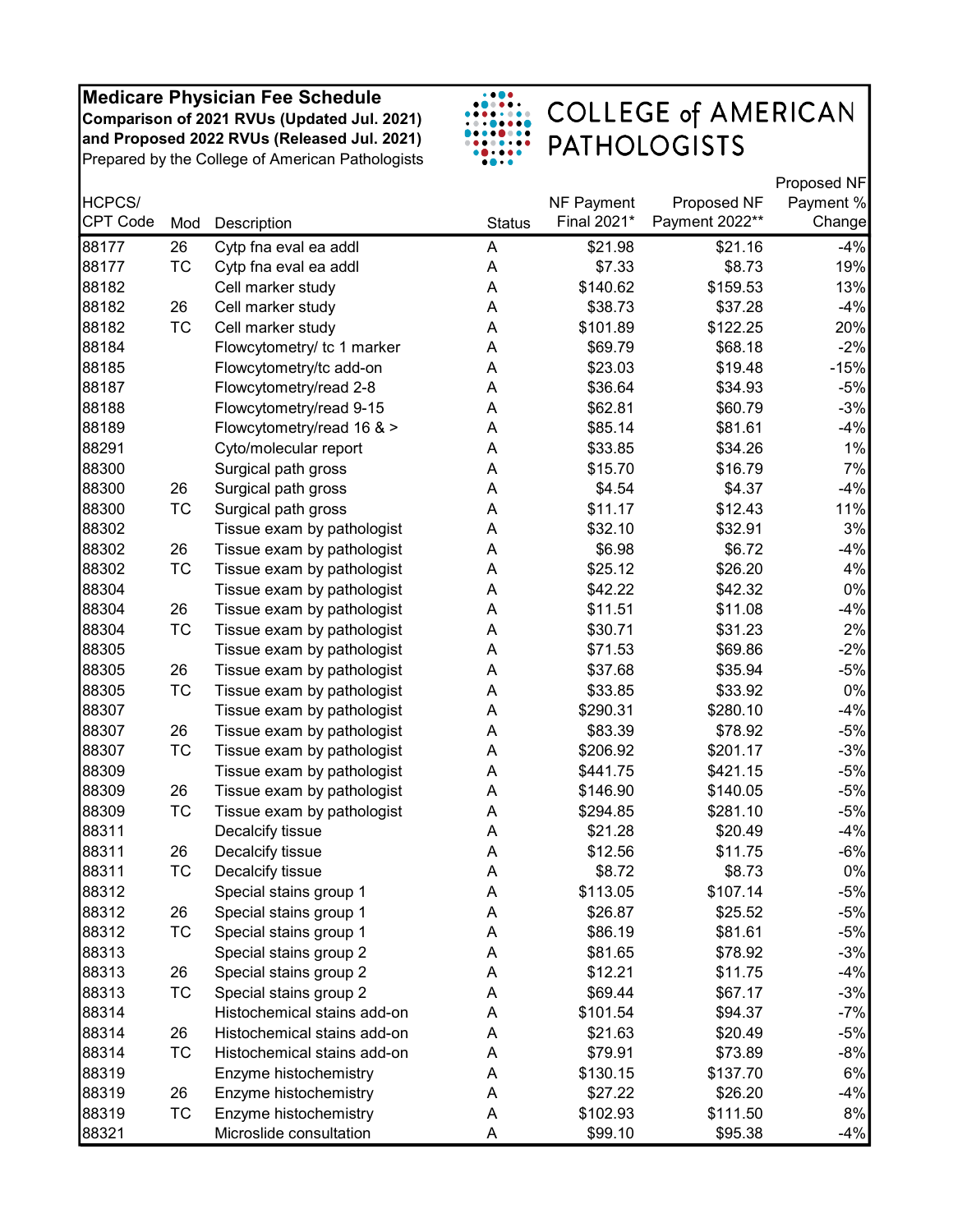

|                 |           |                              |               |             |                | Proposed NF |
|-----------------|-----------|------------------------------|---------------|-------------|----------------|-------------|
| HCPCS/          |           |                              |               | NF Payment  | Proposed NF    | Payment %   |
| <b>CPT Code</b> | Mod       | Description                  | <b>Status</b> | Final 2021* | Payment 2022** | Change      |
| 88323           |           | Microslide consultation      | A             | \$114.80    | \$112.17       | $-2%$       |
| 88323           | 26        | Microslide consultation      | A             | \$87.58     | \$84.30        | $-4%$       |
| 88323           | <b>TC</b> | Microslide consultation      | Α             | \$27.22     | \$27.88        | 2%          |
| 88325           |           | Comprehensive review of data | A             | \$166.79    | \$154.83       | $-7%$       |
| 88329           |           | Path consult introp          | A             | \$59.32     | \$53.74        | $-9%$       |
| 88331           |           | Path consult intraop 1 bloc  | A             | \$104.68    | \$98.74        | $-6%$       |
| 88331           | 26        | Path consult intraop 1 bloc  | A             | \$62.46     | \$59.78        | $-4%$       |
| 88331           | <b>TC</b> | Path consult intraop 1 bloc  | A             | \$42.22     | \$38.96        | $-8%$       |
| 88332           |           | Path consult intraop addl    | A             | \$55.13     | \$53.74        | $-3%$       |
| 88332           | 26        | Path consult intraop addl    | A             | \$31.05     | \$29.55        | $-5%$       |
| 88332           | TC        | Path consult intraop addl    | A             | \$24.08     | \$24.18        | 0%          |
| 88333           |           | Intraop cyto path consult 1  | A             | \$96.30     | \$89.67        | $-7%$       |
| 88333           | 26        | Intraop cyto path consult 1  | A             | \$62.46     | \$59.78        | $-4%$       |
| 88333           | <b>TC</b> | Intraop cyto path consult 1  | A             | \$33.85     | \$29.89        | $-12%$      |
| 88334           |           | Intraop cyto path consult 2  | A             | \$57.22     | \$54.74        | $-4%$       |
| 88334           | 26        | Intraop cyto path consult 2  | A             | \$38.03     | \$36.27        | $-5%$       |
| 88334           | <b>TC</b> | Intraop cyto path consult 2  | A             | \$19.19     | \$18.47        | $-4%$       |
| 88341           |           | Immunohisto antb addl slide  | A             | \$93.86     | \$80.60        | $-14%$      |
| 88341           | 26        | Immunohisto antb addl slide  | A             | \$28.61     | \$27.20        | $-5%$       |
| 88341           | <b>TC</b> | Immunohisto antb addl slide  | A             | \$65.25     | \$53.40        | $-18%$      |
| 88342           |           | Immunohisto antb 1st stain   | A             | \$106.08    | \$95.38        | $-10%$      |
| 88342           | 26        | Immunohisto antb 1st stain   | A             | \$35.24     | \$33.58        | $-5%$       |
| 88342           | TC        | Immunohisto antb 1st stain   | A             | \$70.83     | \$61.80        | $-13%$      |
| 88344           |           | Immunohisto antibody slide   | A             | \$178.30    | \$153.82       | $-14%$      |
| 88344           | 26        | Immunohisto antibody slide   | A             | \$38.38     | \$36.94        | $-4%$       |
| 88344           | <b>TC</b> | Immunohisto antibody slide   | A             | \$139.92    | \$116.88       | $-16%$      |
| 88346           |           | Immunofluor antb 1st stain   | A             | \$145.85    | \$142.74       | $-2%$       |
| 88346           | 26        | Immunofluor antb 1st stain   | A             | \$36.29     | \$34.59        | $-5%$       |
| 88346           | TC        | Immunofluor antb 1st stain   | A             | \$109.56    | \$108.14       | $-1%$       |
| 88348           |           | Electron microscopy          | A             | \$432.67    | \$498.06       | 15%         |
| 88348           | 26        | Electron microscopy          | A             | \$78.16     | \$74.89        | $-4%$       |
| 88348           | <b>TC</b> | Electron microscopy          | A             | \$354.51    | \$423.17       | 19%         |
| 88350           |           | Immunofluor antb addl stain  | Α             | \$110.61    | \$107.47       | $-3%$       |
| 88350           | 26        | Immunofluor antb addl stain  | Α             | \$29.31     | \$28.21        | $-4%$       |
| 88350           | <b>TC</b> | Immunofluor antb addl stain  | Α             | \$81.30     | \$79.26        | $-3%$       |
| 88355           |           | Analysis skeletal muscle     | Α             | \$145.50    | \$138.71       | $-5%$       |
| 88355           | 26        | Analysis skeletal muscle     | A             | \$84.09     | \$79.60        | $-5%$       |
| 88355           | TC        | Analysis skeletal muscle     | Α             | \$61.41     | \$59.11        | $-4%$       |
| 88356           |           | Analysis nerve               | Α             | \$243.90    | \$265.32       | 9%          |
| 88356           | 26        | Analysis nerve               | Α             | \$130.15    | \$125.27       | $-4%$       |
| 88356           | TC        | Analysis nerve               | A             | \$113.75    | \$140.05       | 23%         |
| 88358           |           | Analysis tumor               | A             | \$140.97    | \$131.99       | $-6%$       |
| 88358           | 26        | Analysis tumor               | A             | \$50.25     | \$48.03        | $-4%$       |
| 88358           | TC        | Analysis tumor               | Α             | \$90.72     | \$83.96        | $-7%$       |
| 88360           |           | Tumor immunohistochem/manual | A             | \$124.92    | \$111.84       | $-10%$      |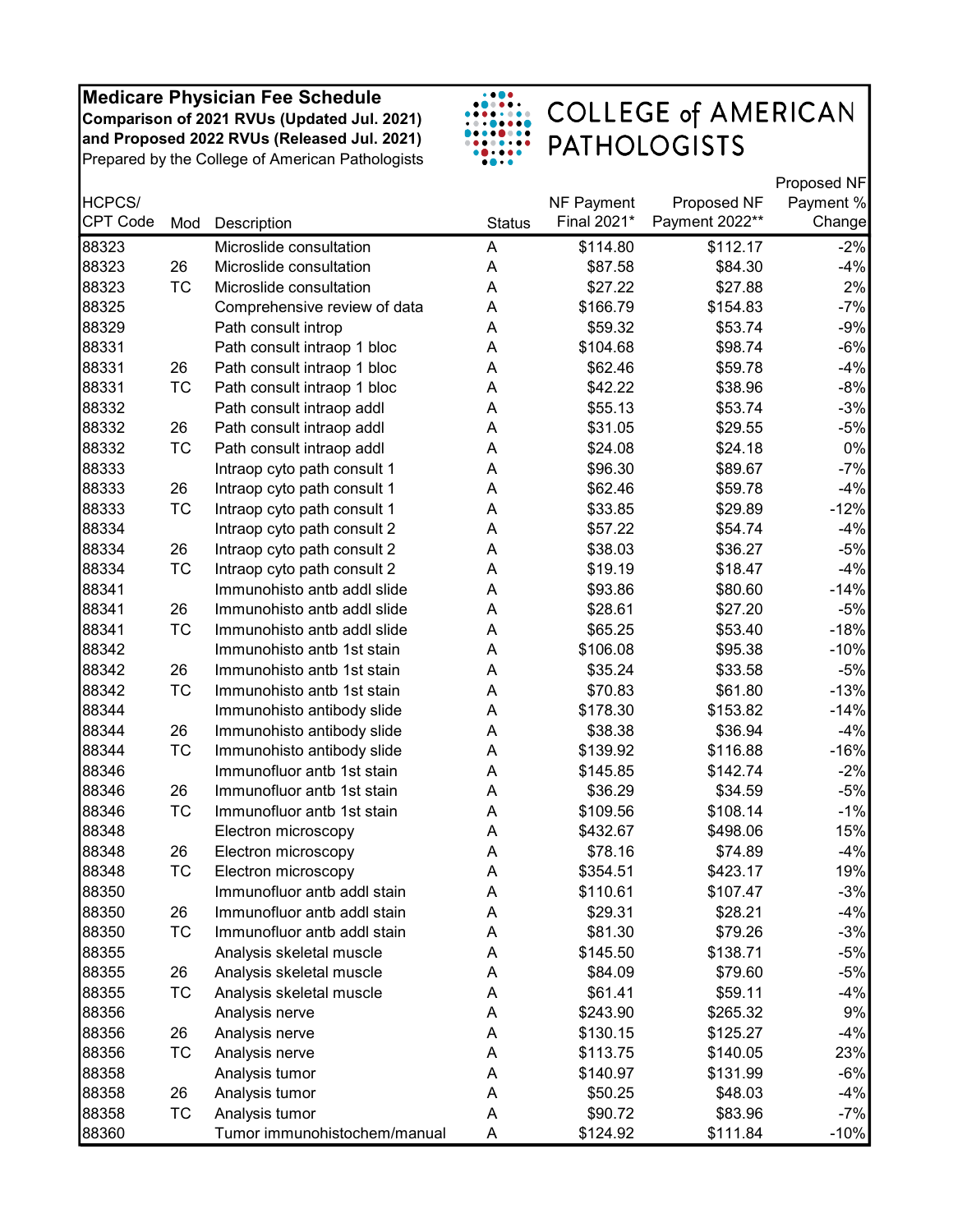

|                 |           |                              |               |             |                | Proposed NF |
|-----------------|-----------|------------------------------|---------------|-------------|----------------|-------------|
| HCPCS/          |           |                              |               | NF Payment  | Proposed NF    | Payment %   |
| <b>CPT Code</b> | Mod       | Description                  | <b>Status</b> | Final 2021* | Payment 2022** | Change      |
| 88360           | 26        | Tumor immunohistochem/manual | A             | \$42.22     | \$40.30        | $-5%$       |
| 88360           | <b>TC</b> | Tumor immunohistochem/manual | Α             | \$82.70     | \$71.54        | $-13%$      |
| 88361           |           | Tumor immunohistochem/comput | A             | \$124.22    | \$110.49       | $-11%$      |
| 88361           | 26        | Tumor immunohistochem/comput | А             | \$43.97     | \$41.98        | $-5%$       |
| 88361           | <b>TC</b> | Tumor immunohistochem/comput | А             | \$80.25     | \$68.51        | $-15%$      |
| 88362           |           | Nerve teasing preparations   | A             | \$224.36    | \$226.36       | 1%          |
| 88362           | 26        | Nerve teasing preparations   | A             | \$113.05    | \$107.47       | $-5%$       |
| 88362           | <b>TC</b> | Nerve teasing preparations   | Α             | \$111.31    | \$118.89       | 7%          |
| 88363           |           | Xm archive tissue molec anal | Α             | \$23.38     | \$23.51        | 1%          |
| 88364           |           | Insitu hybridization (fish)  | Α             | \$144.46    | \$125.94       | $-13%$      |
| 88364           | 26        | Insitu hybridization (fish)  | А             | \$34.89     | \$33.25        | $-5%$       |
| 88364           | TC        | Insitu hybridization (fish)  | А             | \$109.56    | \$92.69        | $-15%$      |
| 88365           |           | Insitu hybridization (fish)  | A             | \$185.98    | \$170.27       | $-8%$       |
| 88365           | 26        | Insitu hybridization (fish)  | Α             | \$43.97     | \$41.98        | $-5%$       |
| 88365           | <b>TC</b> | Insitu hybridization (fish)  | A             | \$142.01    | \$128.29       | $-10%$      |
| 88366           |           | Insitu hybridization (fish)  | Α             | \$293.45    | \$263.30       | $-10%$      |
| 88366           | 26        | Insitu hybridization (fish)  | А             | \$62.46     | \$60.12        | $-4%$       |
| 88366           | <b>TC</b> | Insitu hybridization (fish)  | A             | \$230.99    | \$203.19       | $-12%$      |
| 88367           |           | Insitu hybridization auto    | Α             | \$115.85    | \$106.13       | -8%         |
| 88367           | 26        | Insitu hybridization auto    | A             | \$33.85     | \$32.58        | $-4%$       |
| 88367           | <b>TC</b> | Insitu hybridization auto    | A             | \$82.00     | \$73.55        | $-10%$      |
| 88368           |           | Insitu hybridization manual  | Α             | \$137.13    | \$131.99       | $-4%$       |
| 88368           | 26        | Insitu hybridization manual  | A             | \$41.52     | \$39.97        | $-4%$       |
| 88368           | <b>TC</b> | Insitu hybridization manual  | A             | \$95.61     | \$92.02        | $-4%$       |
| 88369           |           | M/phmtrc alysishquant/semiq  | Α             | \$118.29    | \$106.13       | $-10%$      |
| 88369           | 26        | M/phmtrc alysishquant/semiq  | Α             | \$32.45     | \$31.23        | $-4%$       |
| 88369           | <b>TC</b> | M/phmtrc alysishquant/semiq  | A             | \$85.84     | \$74.89        | $-13%$      |
| 88371           | 26        | Protein western blot tissue  | Α             | \$19.54     | \$18.81        | $-4%$       |
| 88372           | 26        | Protein analysis w/probe     | А             | \$18.49     | \$17.80        | $-4%$       |
| 88373           |           | M/phmtrc alys ishquant/semiq | Α             | \$73.28     | \$63.81        | $-13%$      |
| 88373           | 26        | M/phmtrc alys ishquant/semiq | Α             | \$26.17     | \$24.85        | $-5%$       |
| 88373           | ТC        | M/phmtrc alys ishquant/semiq | Α             | \$47.11     | \$38.96        | $-17%$      |
| 88374           |           | M/phmtrc alys ishquant/semiq | A             | \$352.42    | \$285.13       | $-19%$      |
| 88374           | 26        | M/phmtrc alys ishquant/semiq | А             | \$43.97     | \$41.98        | $-5%$       |
| 88374           | ТC        | M/phmtrc alys ishquant/semiq | Α             | \$308.46    | \$243.15       | $-21%$      |
| 88375           |           | Optical endomicroscpy interp | Α             | \$49.20     | \$47.35        | $-4%$       |
| 88377           |           | M/phmtrc alys ishquant/semiq | А             | \$424.65    | \$359.36       | $-15%$      |
| 88377           | 26        | M/phmtrc alys ishquant/semiq | А             | \$64.55     | \$61.80        | $-4%$       |
| 88377           | TC        | M/phmtrc alys ishquant/semiq | Α             | \$360.10    | \$297.56       | $-17%$      |
| 88380           |           | Microdissection laser        | Α             | \$134.34    | \$130.64       | $-3%$       |
| 88380           | 26        | Microdissection laser        | А             | \$55.48     | \$52.73        | $-5%$       |
| 88380           | ТC        | Microdissection laser        | A             | \$78.86     | \$77.92        | $-1%$       |
| 88381           |           | Microdissection manual       | A             | \$204.82    | \$198.15       | $-3%$       |
| 88381           | 26        | Microdissection manual       | Α             | \$24.77     | \$23.17        | $-6%$       |
| 88381           | ТC        | Microdissection manual       | A             | \$180.05    | \$174.98       | $-3%$       |